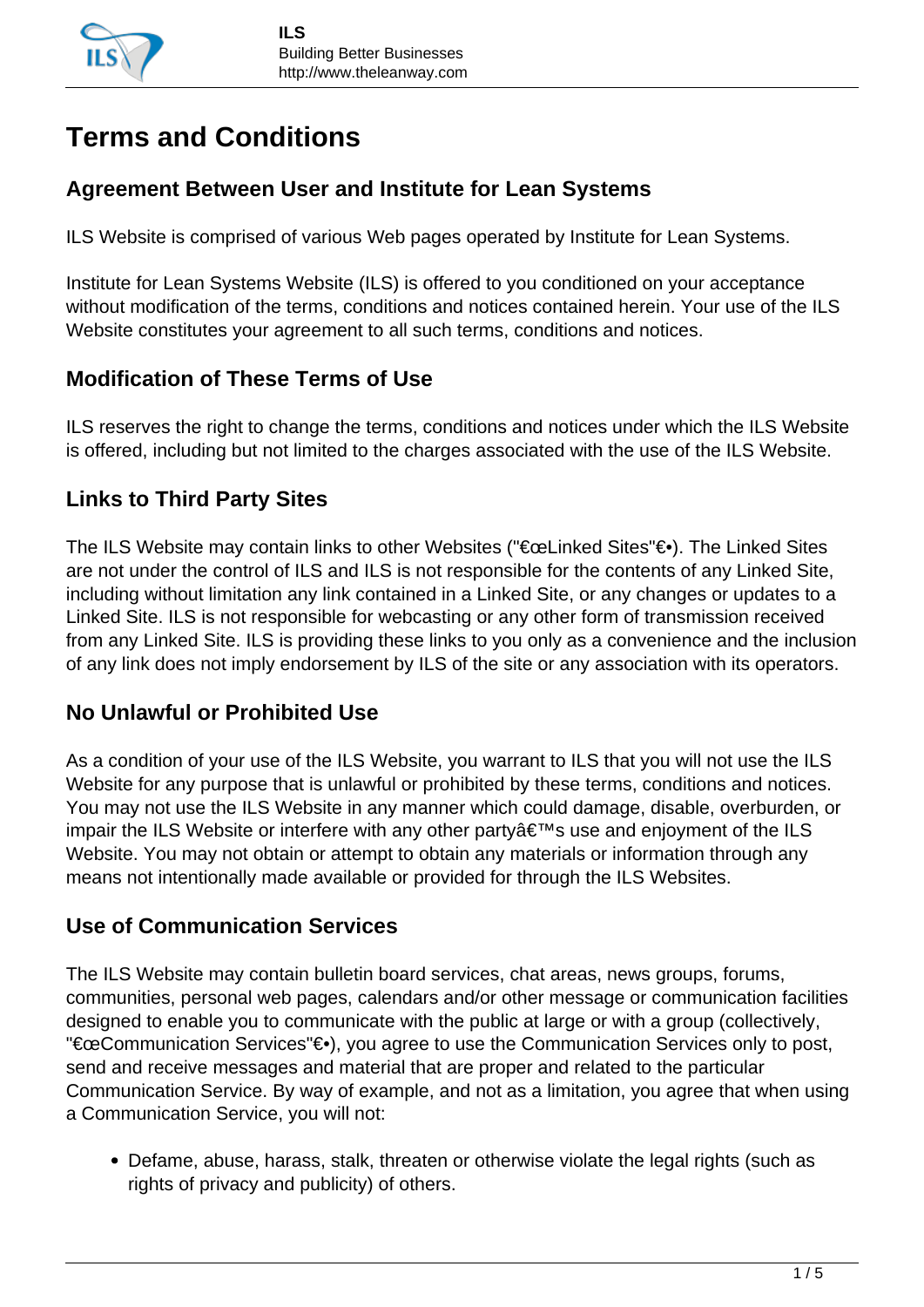

- Publish, post, upload, distribute or disseminate any inappropriate, profane, defamatory, infringing, obscene, indecent or unlawful topic, name, material or information.
- Upload files that contain software or other material protected by intellectual property laws (or by rights of privacy of publicity) unless you own or control the rights thereto or have received all necessary consents.
- Upload files that contain viruses, corrupted files, or any other similar software or programs that may damage the operation of another's computer.
- Advertise or offer to sell or buy any goods or services for any business purpose, unless such Communication Service specifically allows such messages.
- Conduct or forward surveys, contests, pyramid schemes or chain letters.
- Download any file posted by another user of a Communication Service that you know, or reasonably should know, cannot be legally distributed in such manner.
- Falsify or delete any author attributions, legal or other proper notices or proprietary designations or labels of the origin or source of software or other material contained in a file that is uploaded.
- Restrict or inhibit any other user from using and enjoying the Communication Services.
- Violate any code of conduct or other guidelines which may be applicable for any particular Communication Service.
- Harvest or otherwise collect information about others, including e-mail addresses without their consent.
- Violate any applicable laws or regulations.

ILS has no obligation to monitor the Communication Services. However, ILS reserves the right to review materials posted to a Communication Service and to remove any materials in its sole discretion. ILS reserves the right to terminate your access to any or all of the Communication Services at any time without notice for any reason whatsoever.

ILS reserves the right at all times to disclose any information as necessary to satisfy any applicable law, regulation, legal process or governmental request, or to edit, refuse to post or to remove any information or materials, in whole or in part, in ILS'€™s sole discretion.

Always use caution when giving out any personally identifying information about yourself or your children in any Communication Service. ILS does not control or endorse the content, messages or information found in any Communication Service and, therefore, ILS specifically disclaims any liability with regard to the Communication Services and any actions resulting from your participation in any Communication Service. Managers and hosts are not authorized ILS spokespersons and their views do not necessarily reflect those of ILS.

Materials uploaded to a Communication Service may be subject to posted limitations on usage, reproduction and/or dissemination. You are responsible for adhering to such limitations if you download the materials.

### **Materials Provided to ILS or Posted at ILS Website**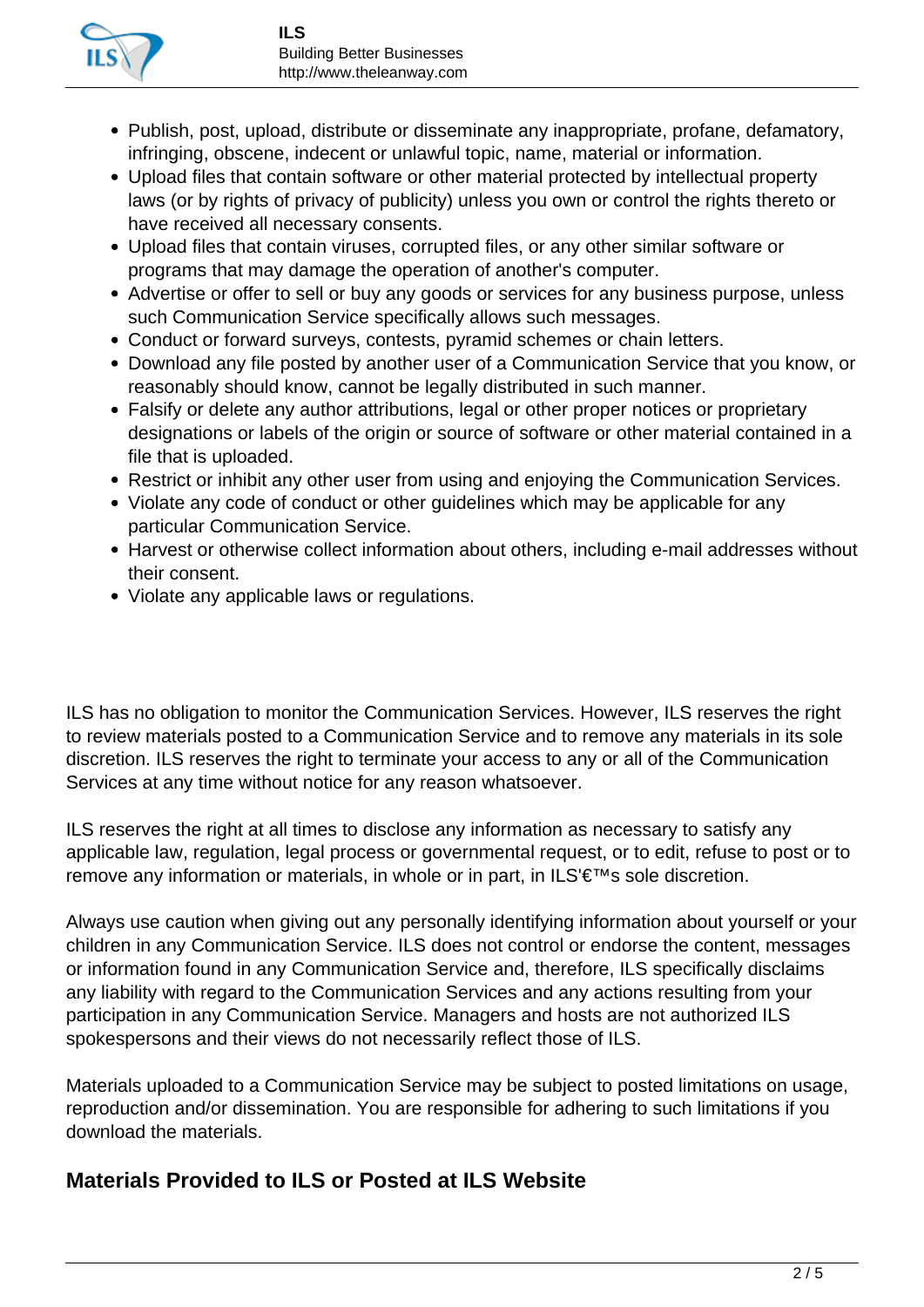

ILS does not claim ownership of the materials you provide to ILS (including feedback and suggestions) or post, upload, input or submit to any ILS Website or its associated services (collectively "€œSubmissions"€•). However, by posting, uploading, inputting, providing or submitting your Submission you are granting ILS, its affiliated companies and necessary sublicenses permission to use your Submission in connection with the operation of their Internet businesses including, without limitation, the rights to: copy, distribute, transmit, publicly display, publicly perform, reproduce, edit, translate and reformat your Submission; and to publish your name in connection with your Submission.

No compensation will be paid with respect to the use of your Submission, as provided herein. ILS is under no obligation to post or use any Submission you may provide and may remove any Submission at any time in ILS'€™s sole discretion.

By posting, uploading, inputting, providing or submitting your Submission you warrant and represent that you own or otherwise control all of the rights to your Submission as described in this section including, without limitation, all the rights necessary for you to provide, post, upload, input or submit the Submissions.

### **Liability Disclaimer**

THE INFORMATION, SOFTWARE, PRODUCTS AND SERVICES INCLUDED IN OR AVAILABLE THROUGH THE ILS WEBSITE MAY INCLUDE INACCURACIES OR TYPOGRAPHICAL ERRORS. CHANGES ARE PERIODICALLY ADDED TO THE INFORMATION HEREIN. ILS AND/OR ITS SUPPLIERS MAY MAKE IMPROVEMENTS AND/OR CHANGES IN THE ILS WEBSITE AT ANY TIME. ADVICE RECEIVED VIA THE ILS WEBSITE SHOULD NOT BE RELIED UPON FOR PERSONAL, MEDICAL, LEGAL OR FINANCIAL DECISIONS AND YOU SHOULD CONSULT AN APPROPRIATE PROFESSIONAL FOR SPECIFIC ADVICE TAILORED TO YOUR SITUATION.

ILS AND/OR ITS SUPPLIERS MAKE NO REPRESENTATIONS ABOUT THE SUITABILITY, RELIABILITY, AVAILABILITY, TIMELINESS AND ACCURACY OF THE INFORMATION, SOFTWARE, PRODUCTS, SERVICES AND RELATED GRAPHICS CONTAINED ON THE ILS WEBSITE FOR ANY PURPOSE. TO THE MAXIMUM EXTENT PERMITTED BY APPLICABLE LAW, ALL SUCH INFORMATION, SOFTWARE, PRODUCTS, SERVICES AND RELATED GRAPHICS ARE PROVIDED "AS IS"€. WITHOUT WARRANTY OR CONDITION OF ANY KIND. ILS AND/OR ITS SUPPLIERS HEREBY DISCLAIM ALL WARRANTIES AND CONDITIONS WITH REGARD TO THIS INFORMATION, SOFTWARE, PRODUCTS, SERVICES AND RELATED GRAPHICS, INCLUDING ALL IMPLIED WARRANTIES OR CONDITIONS OF MERCHANTABILITY, FITNESS FOR A PARTICULAR PURPOSE, TITLE AND NON-INFRINGEMENT.

TO THE MAXIMUM EXTENT PERMITTED BY APPLICABLE LAW, IN NO EVENT SHALL ILS AND/OR ITS SUPPLIERS BE LIABLE FOR ANY DIRECT, INDIRECT, PUNITIVE, INCIDENTAL, SPECIAL, CONSEQUENTIAL DAMAGES OR ANY DAMAGES WHATSOEVER INCLUDING, WITHOUT LIMITATION, DAMAGES FOR LOSS OF USE, DATA OR PROFITS,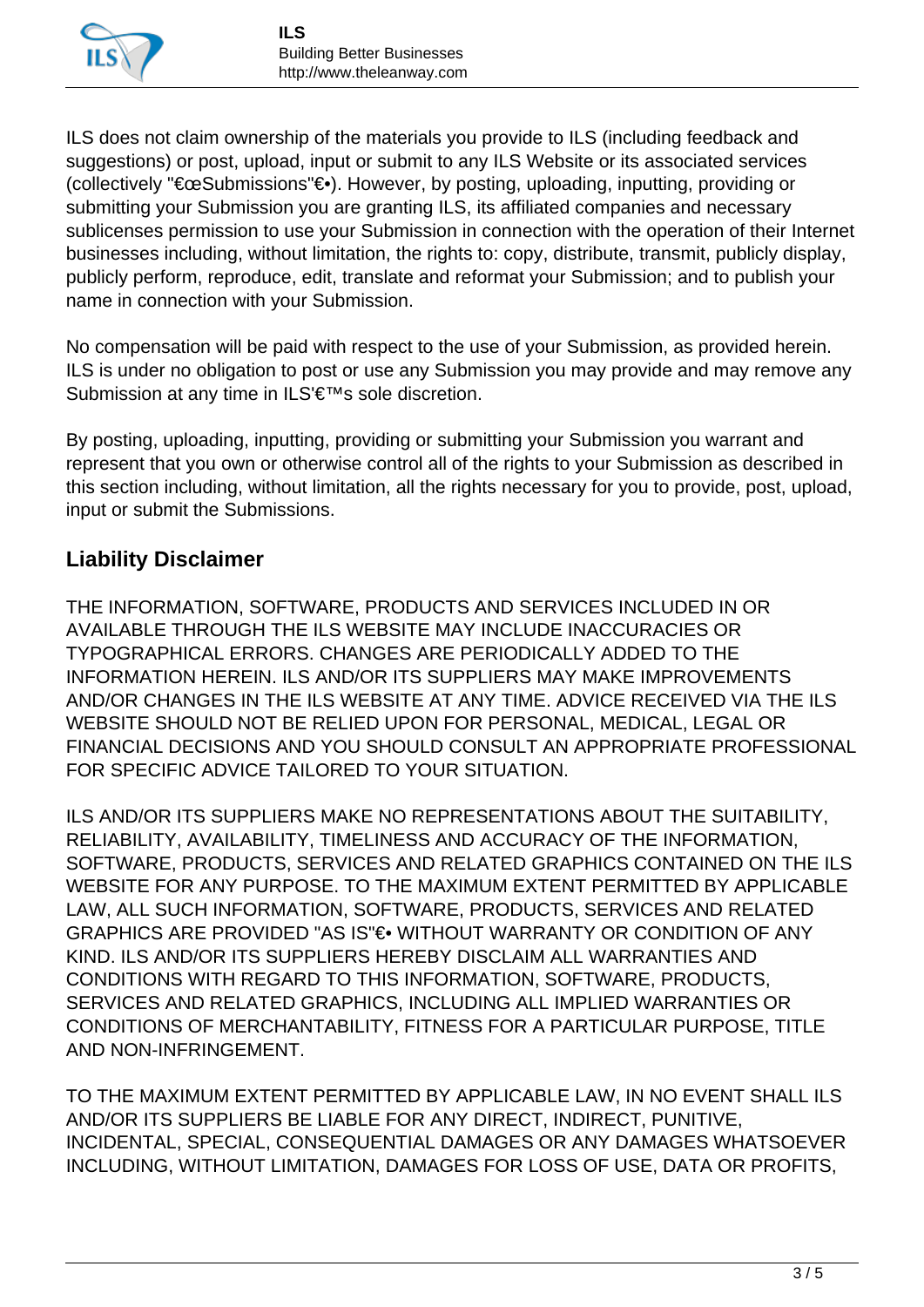

ARISING OUT OF OR IN ANY WAY CONNECTED WITH THE USE OR PERFORMANCE OF THE ILS WEBSITE, WITH THE DELAY OR INABILITY TO USE THE ILS WEBSITE OR RELATED SERVICES, THE PROVISION OF OR FAILURE TO PROVIDE SERVICES, OR FOR ANY INFORMATION, SOFTWARE, PRODUCTS, SERVICES AND RELATED GRAPHICS OBTAINED THROUGH THE ILS WEBSITE, OR OTHERWISE ARISING OUT OF THE USE OF THE ILS WEBSITE, WHETHER BASED ON CONTRACT, TORT, NEGLIGENCE, STRICT LIABILITY OR OTHERWISE, EVEN IF ILS OR ANY OF ITS SUPPLIERS HAS BEEN ADVISED OF THE POSSIBILITY OF DAMAGES. BECAUSE SOME STATES/JURISDICTIONS DO NOT ALLOW THE EXCLUSION OR LIMITATION OF LIABILITY FOR CONSEQUENTIAL OR INCIDENTAL DAMAGES, THE ABOVE LIMITATION MAY NOT APPLY TO YOU. IF YOU ARE DISSATISFIED WITH ANY PORTION OF THE ILS WEBSITE OR WITH ANY OF THESE TERMS OF USE, YOUR SOLE AND EXCLUSIVE REMEDY IS TO DISCONTINUE USING THE ILS WEBSITE.

## **Termination / Access Restriction**

ILS reserves the right, in its sole discretion, to terminate your access to the ILS Website and the related services or any portion thereof at any time, without notice. GENERAL To the maximum extent permitted by law, this agreement is governed by the laws of the State of California, U.S.A. and you hereby consent to the exclusive jurisdiction and venue of courts in San Luis Obispo County, California, U.S.A. in all disputes arising out of or relating to the use of the ILS Website. Use of the ILS Website is unauthorized in any jurisdiction that does not give effect to all provisions of these terms and conditions, including without limitation this paragraph. You agree that no joint venture, partnership, employment, or agency relationship exists between you and ILS as a result of this agreement or use of the ILS Website. ILS's performance of this agreement is subject to existing laws and legal process and nothing contained in this agreement is in derogation of ILS'€™s right to comply with governmental, court and law enforcement requests or requirements relating to your use of the ILS Website or information provided to or gathered by ILS with respect to such use. If any part of this agreement is determined to be invalid or unenforceable pursuant to applicable law including, but not limited to, the warranty disclaimers and liability limitations set forth above, then the invalid or unenforceable provision will be deemed superseded by a valid, enforceable provision that most closely matches the intent of the original provision and the remainder of the agreement shall continue in effect. Unless otherwise specified herein, this agreement constitutes the entire agreement between the user and ILS with respect to the ILS Website and it supersedes all prior or contemporaneous communications and proposals, whether electronic, oral or written, between the user and ILS with respect to the ILS Website. A printed version of this agreement and of any notice given in electronic form shall be admissible in judicial or administrative proceedings based upon or relating to this agreement to the same extent an d subject to the same conditions as other business documents and records originally generated and maintained in printed form. It is the express wish to the parties that this agreement and all related documents be drawn up in English.

## **Copyright and Trademark Notices:**